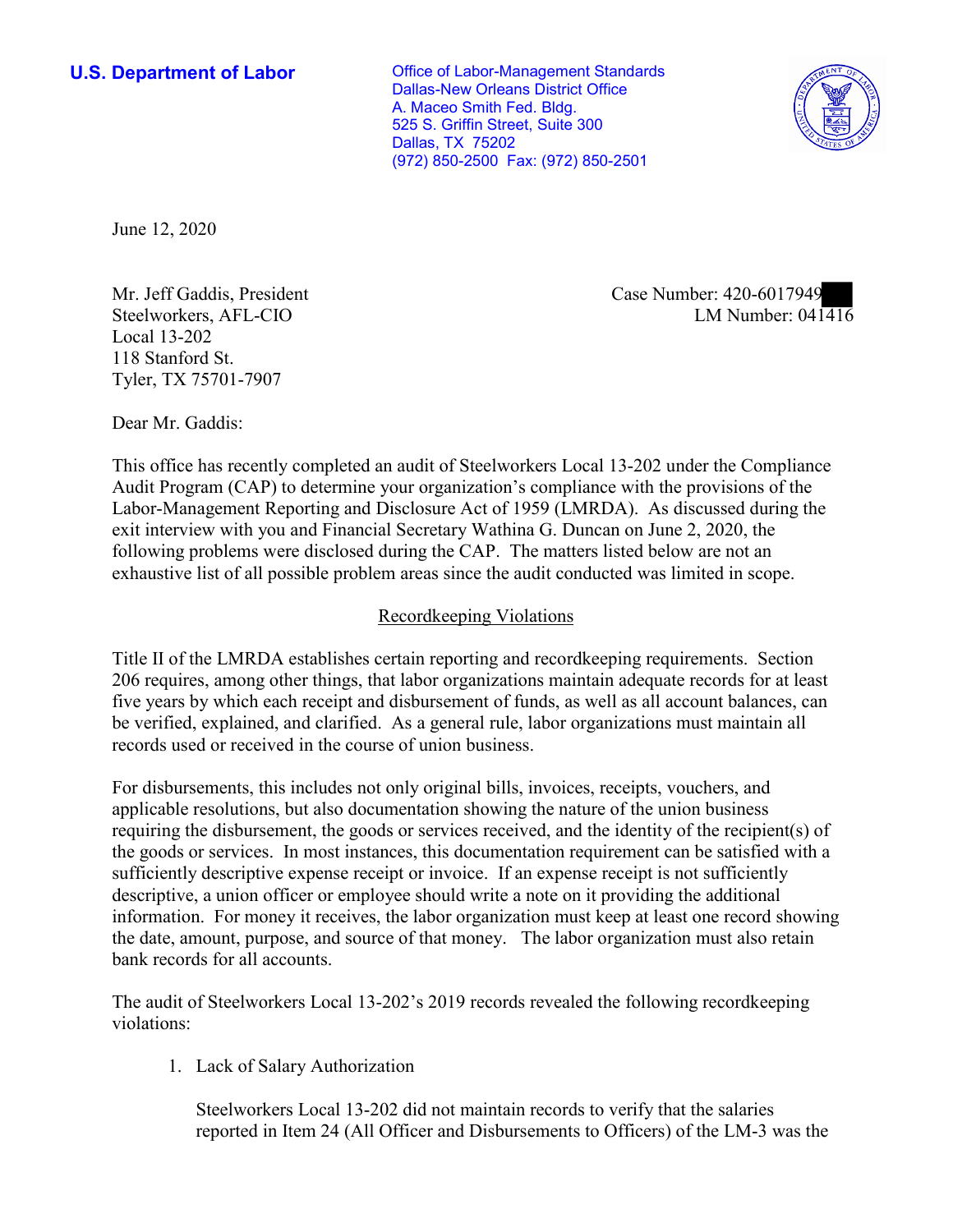authorized amount and therefore was correctly reported. The union must keep a record, such as meeting minutes, to show the current salary authorized by the entity or individual in the union with the authority to establish salaries.

Meeting minutes showing the salaries have been approved should be provided to OLMS.

2. Lost Wages

 Steelworkers Local 13-202 did not retain adequate documentation for lost wage were incurred, the number of hours lost on each date, the applicable rate of pay, and a Steelworkers Local 13-202 did not identify the date wages were lost and the number reimbursement payments to union officers totaling at least \$18,000. The union must maintain records in support of lost wage claims that identify each date lost wages description of the union business conducted. The OLMS audit found that of hours lost on each date on the lost wage vouchers.

During the exit interview, I provided complete details of the additional information and documentation that the local must maintain for lost wages and other officer expenses.

 Based on your assurance that Steelworkers Local 13-202 will retain adequate documentation in the future, OLMS will take no further enforcement action at this time regarding the above violations.

## Other Issues

1. Signatories on Checking Account # at Southside Bank

 $\frac{\text{s}}{\text{er Fr}}$ The audit revealed that former officer Fred Marshall's name was still listed as a

2. Signatories on Savings Account # at McMurrey Federal Credit Union

signatory on Steelworkers Local 13-202's checking account at Southside Bank.<br>
Signatories on Savings Account # at McMurrey Federal Credit Union<br>
The audit revealed Financial Secretary Wathina Duncan is the only signatory o The audit revealed Financial Secretary Wathina Duncan is the only signatory on Steelworkers Local 13-202's savings account at McMurrey Federal Credit Union.

The requirement for current officers and more than one officer to be listed as signatories on union financial accounts is an effective internal control of union funds. OLMS recommends that Steelworkers Local 13-202 review these procedures to improve internal control of union funds, and update the signatories with each bank.